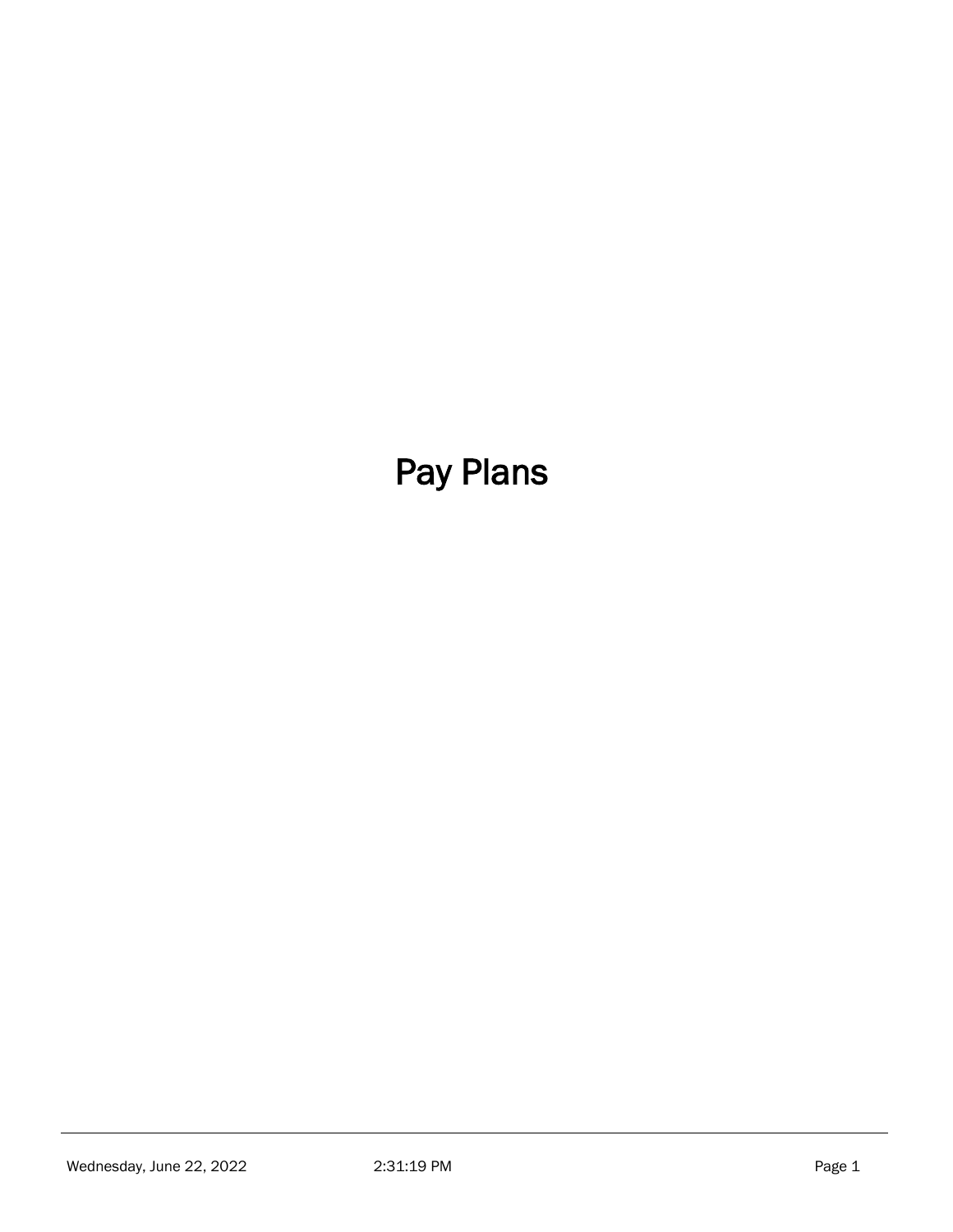|         | Code          | <b>Class Title</b>                                | Ann Min  | Mkt      | Ann Max  |  |
|---------|---------------|---------------------------------------------------|----------|----------|----------|--|
| Unified |               |                                                   |          |          |          |  |
| 101     |               |                                                   | \$22,310 | \$23,280 | \$27,782 |  |
|         | 682C          | ANIMAL SHELTER TECHNICIAN                         |          |          |          |  |
|         | 251F          | OFFICE CLERK                                      |          |          |          |  |
| 102     |               |                                                   | \$22,313 | \$24,444 | \$29,171 |  |
|         |               |                                                   |          |          |          |  |
|         | 171V          | OFFICE AIDE                                       |          |          |          |  |
|         | 171BT         | <b>WAREHOUSE CLERK</b>                            |          |          |          |  |
| 103     |               |                                                   | \$22,318 | \$25,666 | \$30,630 |  |
|         | 711B          | <b>CUSTODIAN</b>                                  |          |          |          |  |
|         | 761           | GROUNDSKEEPER                                     |          |          |          |  |
| 104     |               |                                                   | \$22,328 | \$26,950 | \$32,162 |  |
|         |               |                                                   |          |          |          |  |
|         | 811           | <b>SECURITY GUARD</b>                             |          |          |          |  |
| 105     |               |                                                   | \$22,458 | \$28,297 | \$33,771 |  |
|         | 171Y          | <b>COLLECTIONS CLERK</b>                          |          |          |          |  |
|         | 771           | MAINTENANCE WORKER                                |          |          |          |  |
|         | 171BU         | <b>WAREHOUSE SUPERVISOR</b>                       |          |          |          |  |
| 106     |               |                                                   | \$23,581 | \$29,712 | \$35,460 |  |
|         |               |                                                   |          |          |          |  |
|         | 601           | ASSISTANT LIBRARIAN                               |          |          |          |  |
|         | 172           | <b>CLERK</b>                                      |          |          |          |  |
|         | 171X<br>122K  | <b>CLINIC COORDINATOR</b>                         |          |          |          |  |
|         | 971A          | COMMUNITY HEALTH WORKER<br>COPY CENTER TECHNICIAN |          |          |          |  |
|         | 930B          | <b>GATE ATTENDANT</b>                             |          |          |          |  |
|         | 300D          | <b>MEDICAL &amp; BILLING CLERK</b>                |          |          |          |  |
|         | 811C          | SECURITY GUARD - SERGEANT                         |          |          |          |  |
|         | 890           | SURVEY TECHNICIAN                                 |          |          |          |  |
|         | 801           | TOLL COLLECTOR                                    |          |          |          |  |
| 107     |               |                                                   | \$24,760 | \$31,197 | \$37,233 |  |
|         |               |                                                   |          |          |          |  |
|         | 682A          | ANIMAL CONTROL OFFICER                            |          |          |          |  |
|         | 741A          | <b>CARPENTER I</b>                                |          |          |          |  |
|         | 141L<br>171AB | CLERK/PARK KEEPER<br>COMMUNITY SERVICE AIDE I     |          |          |          |  |
|         | 171AC         | COURT ASSISTANT I                                 |          |          |          |  |
|         | 11234         | DEPUTY CLERK                                      |          |          |          |  |
|         | 231B          | <b>INFIRMARY CLERK</b>                            |          |          |          |  |
|         | 771E          | MAINTENANCE TECHNICIAN I                          |          |          |          |  |
|         | 300C          | MEDICAL ASSISTANT                                 |          |          |          |  |
|         | 300B          | MEDICAL OFFICE ASSISTANT                          |          |          |          |  |
|         | 302           | <b>MEDICATION AIDE</b>                            |          |          |          |  |
|         | 171BF         | <b>REGISTRATION CLERK</b>                         |          |          |          |  |
|         | 851E          | ROAD CREWMAN                                      |          |          |          |  |
| 108     |               |                                                   | \$25,998 | \$32,757 | \$39,094 |  |
|         | 122Z          | ASSISTANT BOOKKEEPER                              |          |          |          |  |
|         | 151C          | AUTO/TAX CLERK I                                  |          |          |          |  |
|         | 791           | CASHIER                                           |          |          |          |  |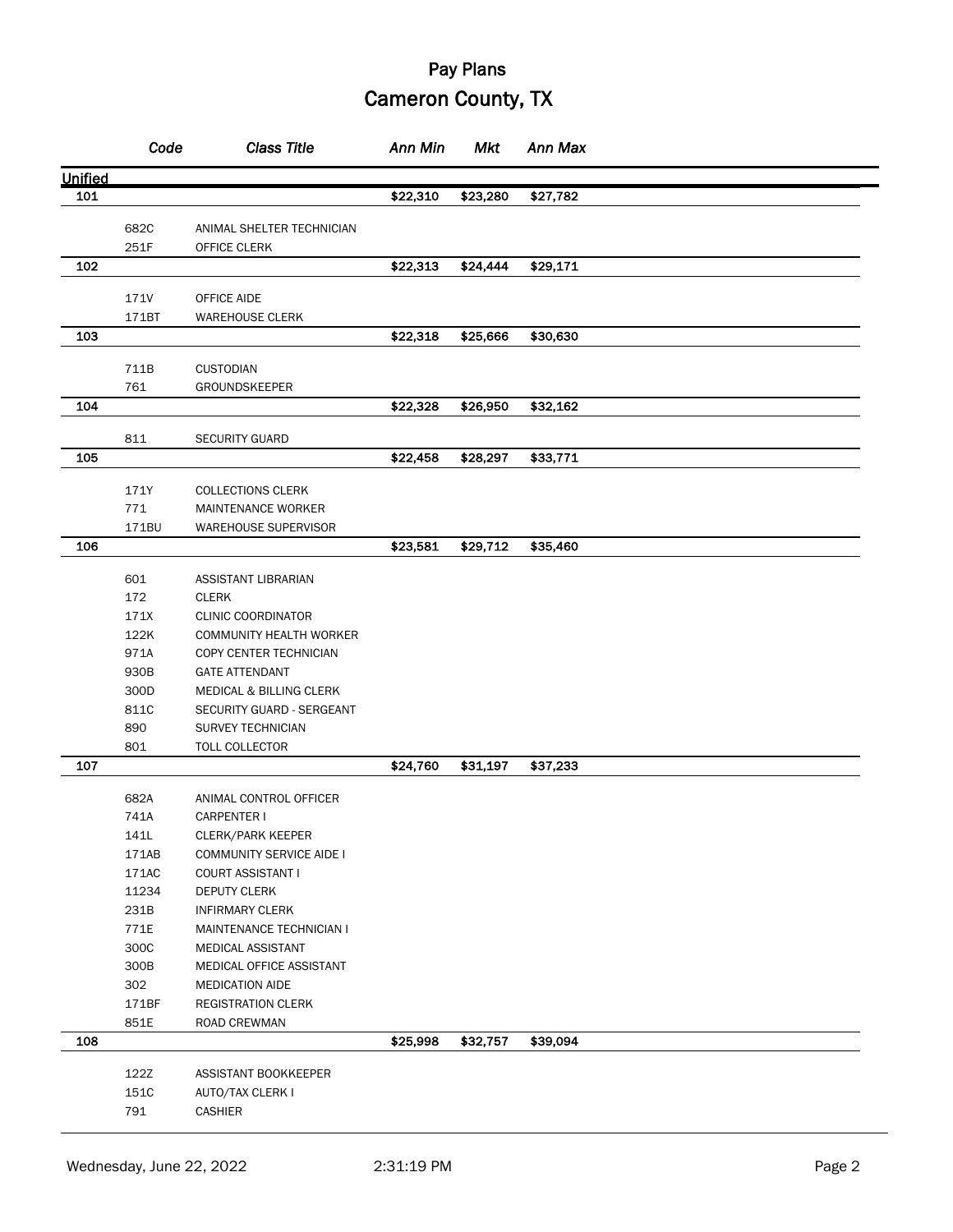|                | Code  | <b>Class Title</b>                                            | Ann Min  | Mkt      | Ann Max  |  |
|----------------|-------|---------------------------------------------------------------|----------|----------|----------|--|
| <b>Unified</b> |       |                                                               |          |          |          |  |
| 108            |       |                                                               | \$25,998 | \$32,757 | \$39,094 |  |
|                |       |                                                               |          |          |          |  |
|                | 173A  | <b>CLERK - SCOFFLAW</b>                                       |          |          |          |  |
|                | 140A  | COLLECTIONS SPECIALIST                                        |          |          |          |  |
|                | 971AA | COPY CENTER SPECIALIST                                        |          |          |          |  |
|                | 841   | EQUIPMENT OPERATOR I                                          |          |          |          |  |
|                | 171BC | HUMAN RESOURCES ASSISTANT                                     |          |          |          |  |
|                | 171BB | PERMIT CLERK                                                  |          |          |          |  |
|                | 162F  | PURCHASING ASSISTANT                                          |          |          |          |  |
|                | 853   | TRAFFIC AND SIGN TECHNICIAN                                   |          |          |          |  |
|                | 171L  | <b>TREASURY CLERK</b>                                         |          |          |          |  |
|                | 862   | VEHICLE MAINTENANCE ASSISTANT                                 |          |          |          |  |
| 109            | 171BS | VOTER REG/ELECTIONS CLERK                                     | \$27,298 | \$34,395 | \$41,049 |  |
|                |       |                                                               |          |          |          |  |
|                | 772   | ASSISTANT PARKS CREW LEADER                                   |          |          |          |  |
|                | 151Z  | AUTO/TAX CLERK II                                             |          |          |          |  |
|                | 741B  | <b>CARPENTER II</b>                                           |          |          |          |  |
|                | 446   | COURT RECORDS COORDINATOR                                     |          |          |          |  |
|                | 842B  | EQUIPMENT OPERATOR II                                         |          |          |          |  |
|                | 742   | MAINTENANCE TECHNICIAN II                                     |          |          |          |  |
|                | 171AY | OPERATIONS SPECIALIST                                         |          |          |          |  |
| 110            |       |                                                               | \$28,663 | \$36,115 | \$43,101 |  |
|                | 122C  | ADMINISTRATIVE ASSISTANT                                      |          |          |          |  |
|                | 972B  | ASSISTANT MAINTENANCE FOREMAN                                 |          |          |          |  |
|                | 150   | AUTO/TAX CLERK III                                            |          |          |          |  |
|                | 982D  | <b>BUILDING INSPECTOR</b>                                     |          |          |          |  |
|                | 960A  | COMM./COMP. TECH I                                            |          |          |          |  |
|                | 443A  | <b>COURT ASSISTANT II</b>                                     |          |          |          |  |
|                | 225B  | ELIGIBILITY REPRESENTATIVE                                    |          |          |          |  |
|                | 122E  | <b>FISCAL ASSISTANT</b>                                       |          |          |          |  |
|                | 171AJ | FIXED ASSET COORDINATOR                                       |          |          |          |  |
|                | 239A  | <b>MEDIA GRAPHICS DESIGNER</b>                                |          |          |          |  |
|                | 771B  | PARKS CREW LEADER                                             |          |          |          |  |
|                | 504   | PROBATE COURT INVESTIGATOR                                    |          |          |          |  |
|                | 151V  | VEHICLE INVENTORY COORDINATOR                                 |          |          |          |  |
|                | 221A  | X-RAY TECHNICIAN                                              |          |          |          |  |
| 111            |       |                                                               | \$30,096 | \$37,921 | \$45,256 |  |
|                | 682B  |                                                               |          |          |          |  |
|                | 151B  | ANIMAL CONTROL OFFICER-SUPERVISOR<br>ASSISTANT BRANCH MANAGER |          |          |          |  |
|                | 606   | ASSISTANT FOREMAN - COMMUNITY PARKS                           |          |          |          |  |
|                | 607   | ASSISTANT FOREMAN - PARKS CONSTRUCTION                        |          |          |          |  |
|                | 609   | ASSISTANT FOREMAN - PARKS GREENS DIVISION                     |          |          |          |  |
|                | 608   | ASSISTANT FOREMAN - PARKS MAINTENANCE                         |          |          |          |  |
|                | 661   | <b>DETENTION OFFICER</b>                                      |          |          |          |  |
|                | 632wq | <b>DISPATCHER</b>                                             |          |          |          |  |
|                | 682   | <b>HEALTH INSPECTOR</b>                                       |          |          |          |  |
|                | 963   | NETWORK SPECIALIST - ELECTIONS                                |          |          |          |  |
|                | 563B  | PREA OFFICER                                                  |          |          |          |  |
|                |       |                                                               |          |          |          |  |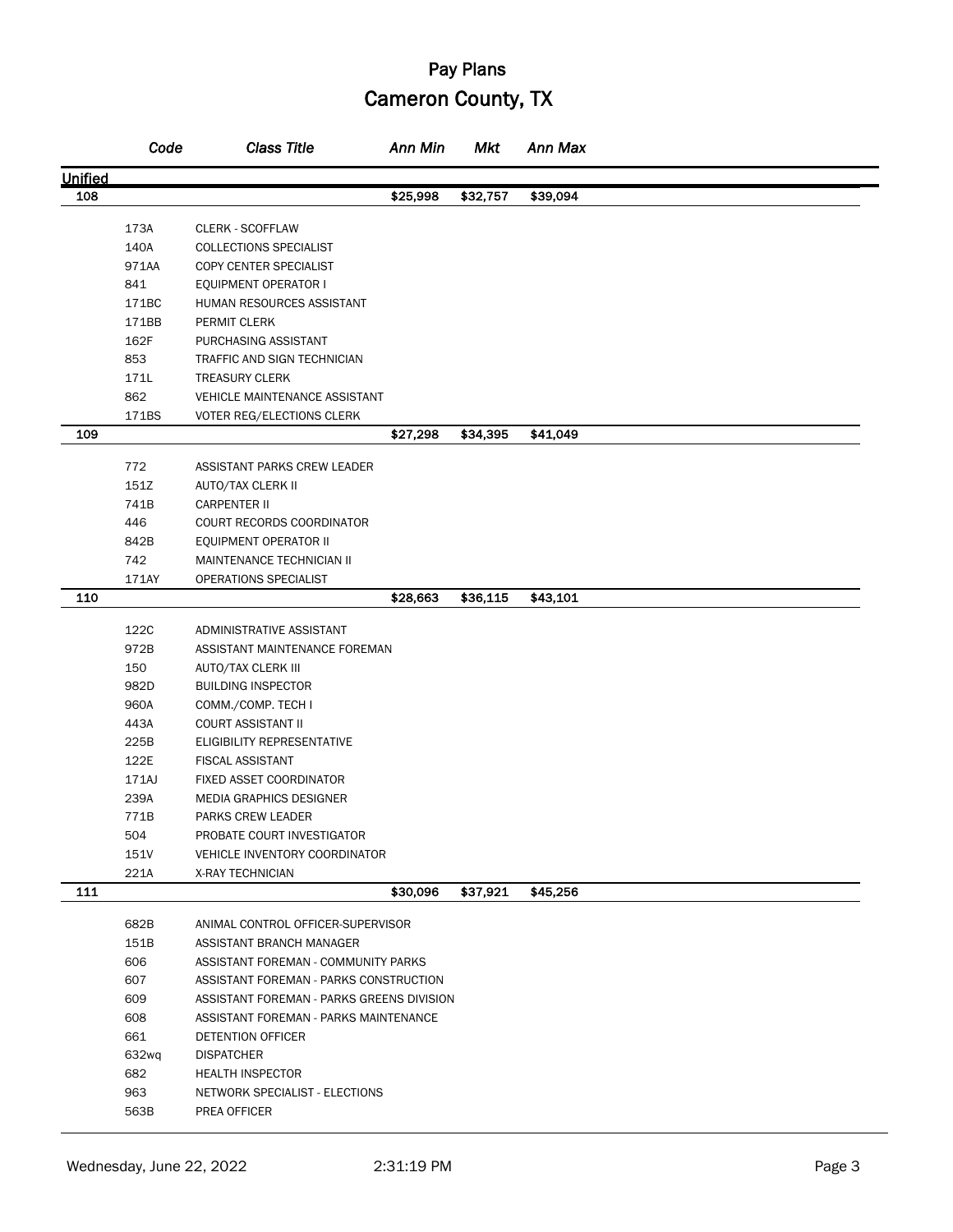|         | Code  | <b>Class Title</b>                     | Ann Min  | Mkt      | Ann Max  |  |
|---------|-------|----------------------------------------|----------|----------|----------|--|
| Unified |       |                                        |          |          |          |  |
| 111     |       |                                        | \$30,096 | \$37,921 | \$45,256 |  |
|         |       |                                        |          |          |          |  |
|         | 151   | <b>SUPERVISOR</b>                      |          |          |          |  |
|         | 684   | SUPERVISOR - ANIMAL SHELTER            |          |          |          |  |
|         | 171AX | SUPERVISOR - RECORDS                   |          |          |          |  |
|         | 141X2 | SUPERVISOR - SCOFFLAW                  |          |          |          |  |
|         | 171AK | <b>TAX SUPERVISOR</b>                  |          |          |          |  |
| 112     |       |                                        | \$31,601 | \$39,817 | \$47,519 |  |
|         | 920A  | ASSISTANT BEACH SAFETY COORDINATOR     |          |          |          |  |
|         | 142   | ASSISTANT COASTAL PARKS MANAGER        |          |          |          |  |
|         | 141C  | ASSISTANT PARK MANAGER                 |          |          |          |  |
|         | 842A  | ASSISTANT PRECINCT FOREMAN             |          |          |          |  |
|         | 171G  | <b>BILLING SPECIALIST</b>              |          |          |          |  |
|         | 141G  | <b>BOOKKEEPER</b>                      |          |          |          |  |
|         | 982E  | <b>BUILDING INSPECTION COORDINATOR</b> |          |          |          |  |
|         | 982B  | <b>BUILDING INSPECTOR</b>              |          |          |          |  |
|         | 734   | CHIEF COOK                             |          |          |          |  |
|         | 171Q  | CIVIL PROBATE SUPERVISOR               |          |          |          |  |
|         | 151G  | <b>COLLECTIONS SUPERVISOR</b>          |          |          |          |  |
|         | 1620  | <b>COMPENSATION SPECIALIST</b>         |          |          |          |  |
|         | 955A  | COMPUTER TECHNICIAN II                 |          |          |          |  |
|         | 741CA | <b>CUSTODIAL SUPERVISOR</b>            |          |          |          |  |
|         | 141Q  | <b>DISTRICT CLERK SUPERVISOR</b>       |          |          |          |  |
|         | 181B  | ECOSYSTEM SPECIALIST/EDUCATOR          |          |          |          |  |
|         | 863   | HEAVY EQUIPMENT/DIESEL MECHANIC        |          |          |          |  |
|         | 151N  | <b>INDEXING SUPERVISOR</b>             |          |          |          |  |
|         | 171AR | INSURANCE SPECIALIST                   |          |          |          |  |
|         | 752   | MAINTENANCE TECHNICIAN III             |          |          |          |  |
|         | 861B  | <b>MECHANIC</b>                        |          |          |          |  |
|         | 162J  | OFFICE SPECIALIST                      |          |          |          |  |
|         | 982F  | PLAN EXAMINER                          |          |          |          |  |
|         | 591   | PRE-TRIAL SERVICES OFFICER I           |          |          |          |  |
|         | 171BD | PROGRAM EXTENSION ASSISTANT            |          |          |          |  |
|         | 702   | RECORDS MANAGEMENT SUPERVISOR          |          |          |          |  |
|         | 902   | ROAD CONSTRUCTION INSPECTOR            |          |          |          |  |
|         | 151T  | SUPERVISOR - COUNTY CLERK              |          |          |          |  |
|         | 892   | <b>SURVEY PARTY CHIEF</b>              |          |          |          |  |
|         | 151U  | <b>VAULT SUPERVISOR</b>                |          |          |          |  |
| 113     |       |                                        | \$33,181 | \$41,808 | \$49,895 |  |
|         |       |                                        |          |          |          |  |
|         | 632A  | ASSISTANT CHIEF DISPATCHER             |          |          |          |  |
|         | 881   | CAD ENGINEERING TECHNICIAN             |          |          |          |  |
|         | 883A  | CARTOGRAPHER                           |          |          |          |  |
|         | 861A  | CHIEF MECHANIC                         |          |          |          |  |
|         | 437   | COMMUNITY EDUCATION SPECIALIST         |          |          |          |  |
|         | 106Y  | COMMUNITY OUTREACH COORDINATOR         |          |          |          |  |
|         | 944B  | CONSTRUCTION CREW LEADER               |          |          |          |  |
|         | 982A  | CONSTRUCTION INSPECTOR/DRAFTSMAN       |          |          |          |  |
|         | 542   | CORPORAL - DETENTION                   |          |          |          |  |
|         | 122M  | COURT ADMINISTRATOR - JUSTICE COURT    |          |          |          |  |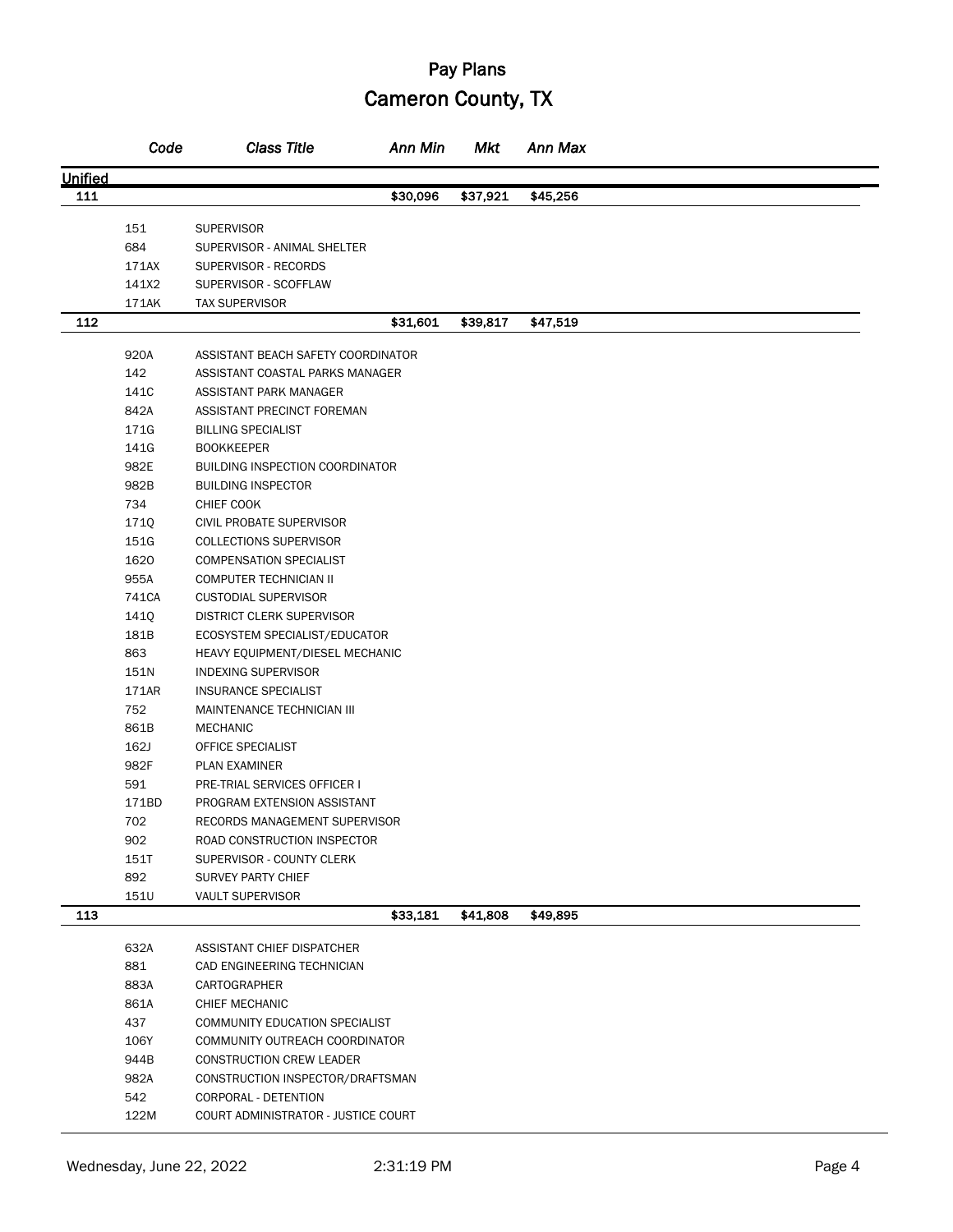|         | Code  | <b>Class Title</b>                     | <b>Ann Min</b> | Mkt      | Ann Max  |  |
|---------|-------|----------------------------------------|----------------|----------|----------|--|
| Unified |       |                                        |                |          |          |  |
| 113     |       |                                        | \$33,181       | \$41,808 | \$49,895 |  |
|         | 443R  | COURT ADMINISTRATOR - MAGISTRATE COURT |                |          |          |  |
|         | 571   | <b>EVIDENCE TECHNICIAN</b>             |                |          |          |  |
|         | 122V  | GIS - ELECTIONS                        |                |          |          |  |
|         | 880   | <b>GIS CARTOGRAPHER</b>                |                |          |          |  |
|         | 334   | <b>HEALTH EDUCATOR</b>                 |                |          |          |  |
|         | 864   | HEAVY EQUIPMENT LEAD MECHANIC          |                |          |          |  |
|         | 944D  | MAINTENANCE FOREMAN                    |                |          |          |  |
|         | 185B  | OFFICE MANAGER                         |                |          |          |  |
|         | 138B  | OFFICE MANAGER/LEGAL SECRETARY         |                |          |          |  |
|         | 181C  |                                        |                |          |          |  |
|         | 183C  | OFFICE SPECIALIST/EDUCATOR             |                |          |          |  |
|         | 592   | PAYROLL SPECIALIST                     |                |          |          |  |
|         |       | PRE-TRIAL SERVICES OFFICER II          |                |          |          |  |
|         | 971B  | <b>PRINTER</b>                         |                |          |          |  |
|         | 139   | PUBLIC WORKS COORDINATOR               |                |          |          |  |
|         | 881A  | RIGHT OF WAY COORDINATOR               |                |          |          |  |
|         | 171BK | SPECIAL PROJECT COORDINATOR            |                |          |          |  |
|         | 141K  | WORKERS COMP & BENEFITS SPECIALIST     |                |          |          |  |
| 114     |       |                                        | \$34,840       | \$43,898 | \$52,390 |  |
|         | 965B  | <b>AUDITOR</b>                         |                |          |          |  |
|         | 141T  | <b>BRANCH MANAGER</b>                  |                |          |          |  |
|         | 982C  | <b>BUILDING INSPECTOR II</b>           |                |          |          |  |
|         | 443   | <b>COURT COORDINATOR</b>               |                |          |          |  |
|         | 141S  | <b>FISCAL ANALYST</b>                  |                |          |          |  |
|         | 963A  | GIS/NETWORK SPECIALIST - ELECTIONS     |                |          |          |  |
|         | 682G  | <b>HEALTH INSPECTOR SUPERVISOR</b>     |                |          |          |  |
|         | 215C  | INFIRMARY COORDINATOR                  |                |          |          |  |
|         | 601A  | LIBRARIAN                              |                |          |          |  |
|         | 602   | PARKS FOREMAN - COMMUNITY PARKS        |                |          |          |  |
|         | 603   | PARKS FOREMAN - CONSTRUCTION           |                |          |          |  |
|         | 605   | PARKS FOREMAN - GREENS DIVISION        |                |          |          |  |
|         | 604   | PARKS FOREMAN - MAINTENANCE            |                |          |          |  |
|         | 593   | PRE-TRIAL SERVICES OFFICER III         |                |          |          |  |
|         | 145AB | PROPERTY TAX SPECIALIST                |                |          |          |  |
|         | 122L  | PURCHASING COORDINATOR                 |                |          |          |  |
|         | 151H  | SECRETARY - COMMISSIONERS' COURT       |                |          |          |  |
| 115     |       |                                        | \$36,582       | \$46,093 | \$55,009 |  |
|         |       |                                        |                |          |          |  |
|         | 452A  | <b>BAILIFF</b>                         |                |          |          |  |
|         | 141   | BOOKKEEPER COORDINATOR                 |                |          |          |  |
|         | 141P  | COASTAL PARKS MANAGER                  |                |          |          |  |
|         | 171M  | COMMUNITY CENTER MANAGER               |                |          |          |  |
|         | 960B  | <b>COMPUTER SYSTEMS OPERATOR</b>       |                |          |          |  |
|         | 562   | CORPORAL - CONSTABLE                   |                |          |          |  |
|         | 551   | <b>DEPUTY</b>                          |                |          |          |  |
|         | 561A  | DEPUTY CONSTABLE                       |                |          |          |  |
|         | 125   | HUMAN RESOURCES SPECIALIST             |                |          |          |  |
|         | 891   | <b>LEAD INSPECTOR</b>                  |                |          |          |  |
|         | 431F  | PARALEGAL                              |                |          |          |  |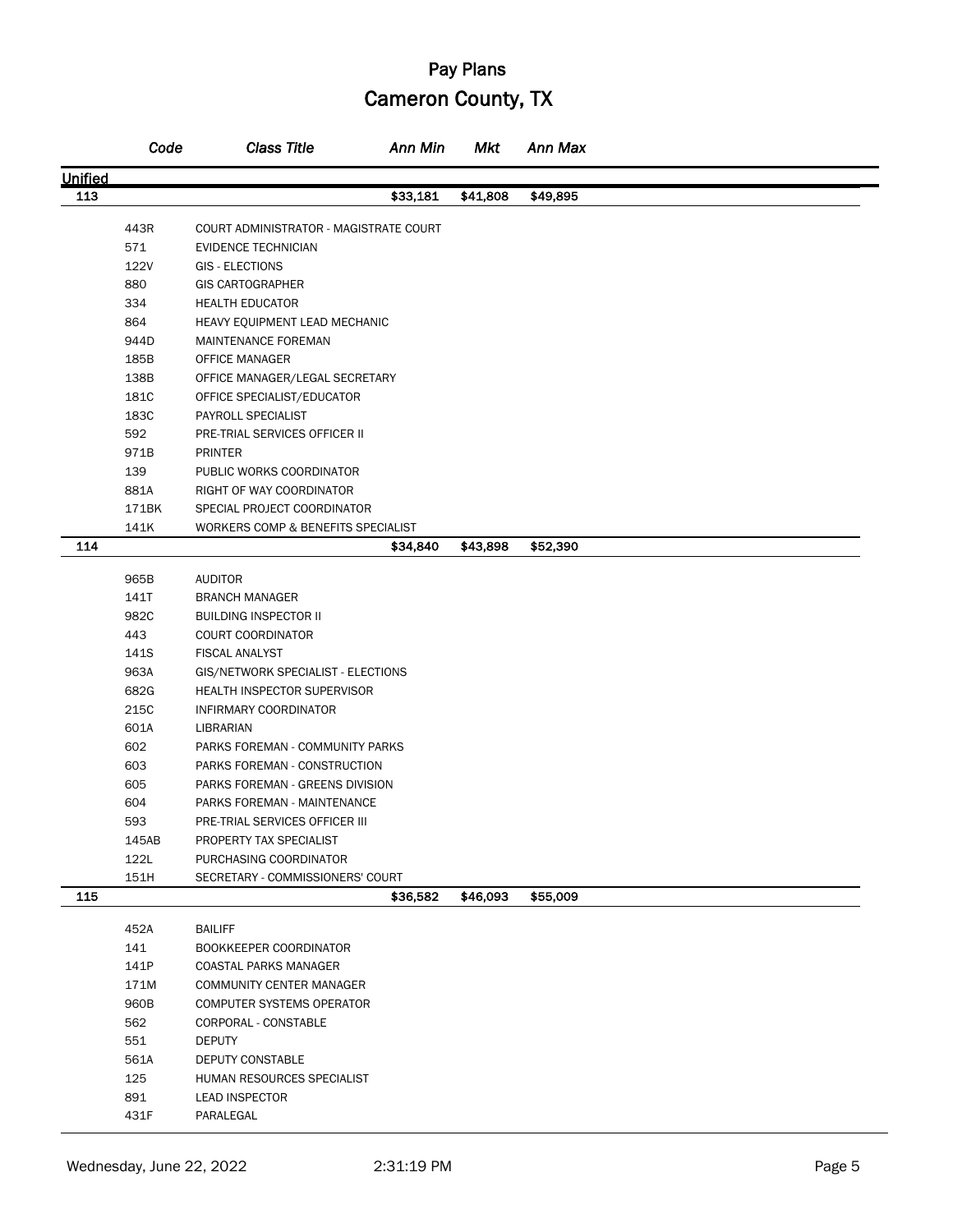|         | Code          | <b>Class Title</b>                          | <b>Ann Min</b> | <b>Mkt</b> | Ann Max  |  |
|---------|---------------|---------------------------------------------|----------------|------------|----------|--|
| Unified |               |                                             |                |            |          |  |
| 115     |               |                                             | \$36,582       | \$46,093   | \$55,009 |  |
|         |               |                                             |                |            |          |  |
|         | 141Y          | PARK MANAGER                                |                |            |          |  |
|         | 551B          | PARK RANGER                                 |                |            |          |  |
|         | 531B          | SERGEANT - DETENTION                        |                |            |          |  |
| 116     |               |                                             | \$38,411       | \$48,397   | \$57,760 |  |
|         | 141F          | <b>BAIL BONDS ADMINISTRATOR</b>             |                |            |          |  |
|         | 122H          | <b>BUDGET ANALYST</b>                       |                |            |          |  |
|         | 151F          | <b>CHIEF DISPATCHER</b>                     |                |            |          |  |
|         | 225A          | ELIGIBILITY SPECIALIST                      |                |            |          |  |
|         | 145AC         | SENIOR TAX SPECIALIST                       |                |            |          |  |
|         | 536           | SERGEANT - CONSTABLE                        |                |            |          |  |
|         | 141AC         | TAX BOOKKEEPING COORDINATOR                 |                |            |          |  |
|         | 151W          | <b>VITAL STATS SUPERVISOR</b>               |                |            |          |  |
| 117     |               |                                             | \$40,331       | \$50,817   | \$60,648 |  |
|         |               |                                             |                |            |          |  |
|         | 120A          | ADMINISTRATIVE COORDINATOR                  |                |            |          |  |
|         | 138           | ADMINISTRATIVE COORDINATOR/PARALEGAL        |                |            |          |  |
|         | 122AD         | ADMINISTRATIVE EXECUTIVE ASSISTANT          |                |            |          |  |
|         | 121           | ASSISTANT PLANNING COORDINATOR              |                |            |          |  |
|         | 122F          | ASSISTANT VETERANS OFFICER                  |                |            |          |  |
|         | 185BA         | BUILDING MAINTENANCE AND OPERATIONS MANAGER |                |            |          |  |
|         | 523A          | CHIEF DEPUTY PARK RANGER                    |                |            |          |  |
|         | 122N          | <b>COURT ADMINISTRATOR</b>                  |                |            |          |  |
|         | 131B          | <b>EXECUTIVE SECRETARY</b>                  |                |            |          |  |
|         | 675B          | INTERPRETER - TRIAL COURT                   |                |            |          |  |
|         | 522           | LIEUTENANT - CONSTABLE                      |                |            |          |  |
|         | 245           | MENTAL HEALTH COUNSELOR                     |                |            |          |  |
|         | 174           | PLANNER - EMERGENCY MANAGEMENT              |                |            |          |  |
|         | 361           | PRE-TRIAL SERVICES DEPUTY DIRECTOR          |                |            |          |  |
|         | 955AB         | <b>SENIOR TECHNICIAN</b>                    |                |            |          |  |
| 118     |               |                                             | \$42,348       | \$53,358   | \$63,680 |  |
|         | 141D          | AUTO BOOKKEEPING COORDINATOR                |                |            |          |  |
|         | 920           | <b>BEACH SAFETY COORDINATOR</b>             |                |            |          |  |
|         | 122J          | CHIEF DEPUTY - ELECTIONS                    |                |            |          |  |
|         | 106G          | FLEET MAINTENANCE DIRECTOR                  |                |            |          |  |
|         | 960C          | <b>HELPDESK SUPERVISOR</b>                  |                |            |          |  |
|         | 561C          | LIEUTENANT - DETENTION                      |                |            |          |  |
|         | 563           | LIEUTENANT/PREA COORDINATOR                 |                |            |          |  |
|         | 773A          | MAINTENANCE AND OPERATIONS FOREMAN          |                |            |          |  |
|         | 145A          | MANAGER - BOOKKEEPING                       |                |            |          |  |
|         | 141J          | MANAGER - CIVIL DIVISION                    |                |            |          |  |
|         |               |                                             |                |            |          |  |
|         | 141AI<br>151J | MANAGER - COURT CLERKS                      |                |            |          |  |
|         |               | MANAGER - CRIMINAL DIVISION                 |                |            |          |  |
|         | 141U          | MANAGER - JURY                              |                |            |          |  |
|         | 141AD         | MANAGER - RECORDS MANAGEMENT                |                |            |          |  |
|         | 955B          | NETWORK COMMUNICATIONS SPECIALIST           |                |            |          |  |
|         | 875           | RIGHT OF WAY AGENT                          |                |            |          |  |
|         | 140C          | SENIOR BRANCH MANAGER                       |                |            |          |  |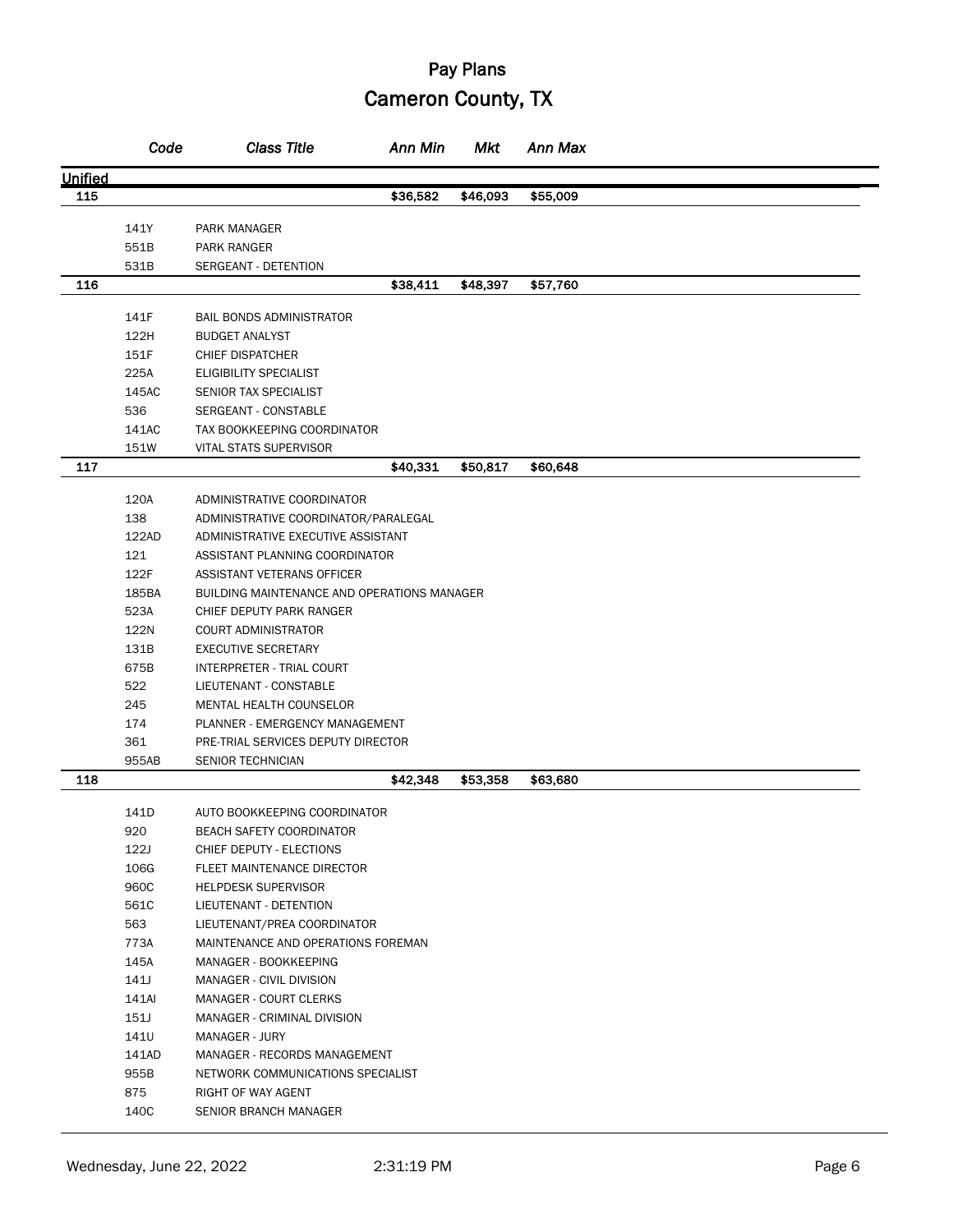|         | Code         | <b>Class Title</b>                            | Ann Min  | Mkt      | Ann Max  |  |
|---------|--------------|-----------------------------------------------|----------|----------|----------|--|
| Unified |              |                                               |          |          |          |  |
| 118     |              |                                               | \$42,348 | \$53,358 | \$63,680 |  |
|         |              |                                               |          |          |          |  |
|         | 151S         | SPECIAL ASSESSMENTS COORDINATOR               |          |          |          |  |
|         | 145AA        | TAX OFFICE TRAINING COORDINATOR               |          |          |          |  |
| 119     |              |                                               | \$44,465 | \$56,026 | \$66,864 |  |
|         | 114G         | <b>FINANCE MANAGER - JUDICIAL</b>             |          |          |          |  |
|         | 703A         | FUNCTIONAL SYSTEMS ANALYST                    |          |          |          |  |
|         | 705          | <b>INFORMATION SYSTEM SECURITY ANALYST</b>    |          |          |          |  |
|         | 145BA        | <b>MANAGER - DISTRICT CLERK</b>               |          |          |          |  |
|         | 944C         | PRECINCT FOREMAN                              |          |          |          |  |
|         | 573          | SAFETY COORDINATOR                            |          |          |          |  |
|         | 532          | SERGEANT - SO                                 |          |          |          |  |
|         | 141AG        | SPECIAL PROJECT ADMINISTRATOR                 |          |          |          |  |
|         | 171BN        | SYSTEM/DATA ANALYST                           |          |          |          |  |
|         | 145AE        | WEB DEALER COORDINATOR                        |          |          |          |  |
| 120     |              |                                               | \$46,688 | \$58,827 | \$70,208 |  |
|         |              |                                               |          |          |          |  |
|         | 151D         | <b>BRIDGE SUPERVISOR</b>                      |          |          |          |  |
|         | 115B<br>697A | CAPTAIN - DETENTION                           |          |          |          |  |
|         | 517B         | CHIEF DEPUTY - CONSTABLE<br>CHIEF PARK RANGER |          |          |          |  |
|         | 141M         | COMMUNITY DEVELOPMENT COORDINATOR             |          |          |          |  |
|         | 174A         | DEPUTY FIRE MARSHAL                           |          |          |          |  |
|         | 149          | DISTRICT ATTORNEY OFFICE ADMINISTRATOR        |          |          |          |  |
|         | 106N         | <b>GIS COORDINATOR</b>                        |          |          |          |  |
|         | 385          | MEDICOLEGAL DEATH INVESTIGATOR                |          |          |          |  |
|         | 145AD        | PROPERTY TAX MANAGER                          |          |          |          |  |
|         | 140B         | PURCHASING MANAGER                            |          |          |          |  |
|         | 149B         | SHERIFF'S OFFICE ADMINISTRATOR                |          |          |          |  |
|         | 149C         | <b>TAX OFFICE ADMINISTRATOR</b>               |          |          |          |  |
| 121     |              |                                               | \$49,023 | \$61,769 | \$73,718 |  |
|         |              |                                               |          |          |          |  |
|         | 114C         | CHIEF DEPUTY TREASURER                        |          |          |          |  |
|         | 215          | REGISTERED NURSE                              |          |          |          |  |
| 122     |              |                                               | \$51.474 | \$64,857 | \$77,404 |  |
|         | 114B         | ASSISTANT DIRECTOR - HUMAN RESOURCES          |          |          |          |  |
|         | 682D         | ASSISTANT ENVIRONMENTAL HEALTH DIRECTOR       |          |          |          |  |
|         | 114E         | CHIEF DEPUTY CLERK                            |          |          |          |  |
|         | 203C         | <b>INFIRMARY LVN</b>                          |          |          |          |  |
|         | 526          | LIEUTENANT - SO                               |          |          |          |  |
|         | 965D         | NETWORK ENGINEER                              |          |          |          |  |
|         | 443M         | PRE-TRIAL SERVICES DIRECTOR                   |          |          |          |  |
|         | 703B         | PROGRAMMER ANALYST                            |          |          |          |  |
|         | 893          | <b>SURVEYOR</b>                               |          |          |          |  |
| 123     |              |                                               | \$54,048 | \$68,100 | \$81,274 |  |
|         | 114F         | ASSISTANT DIRECTOR - PARKS                    |          |          |          |  |
|         | 493A         | ASSISTANT EMERGENCY MANAGEMENT COORDINATOR    |          |          |          |  |
|         | 141H         | <b>BRIDGE MANAGER</b>                         |          |          |          |  |
|         |              |                                               |          |          |          |  |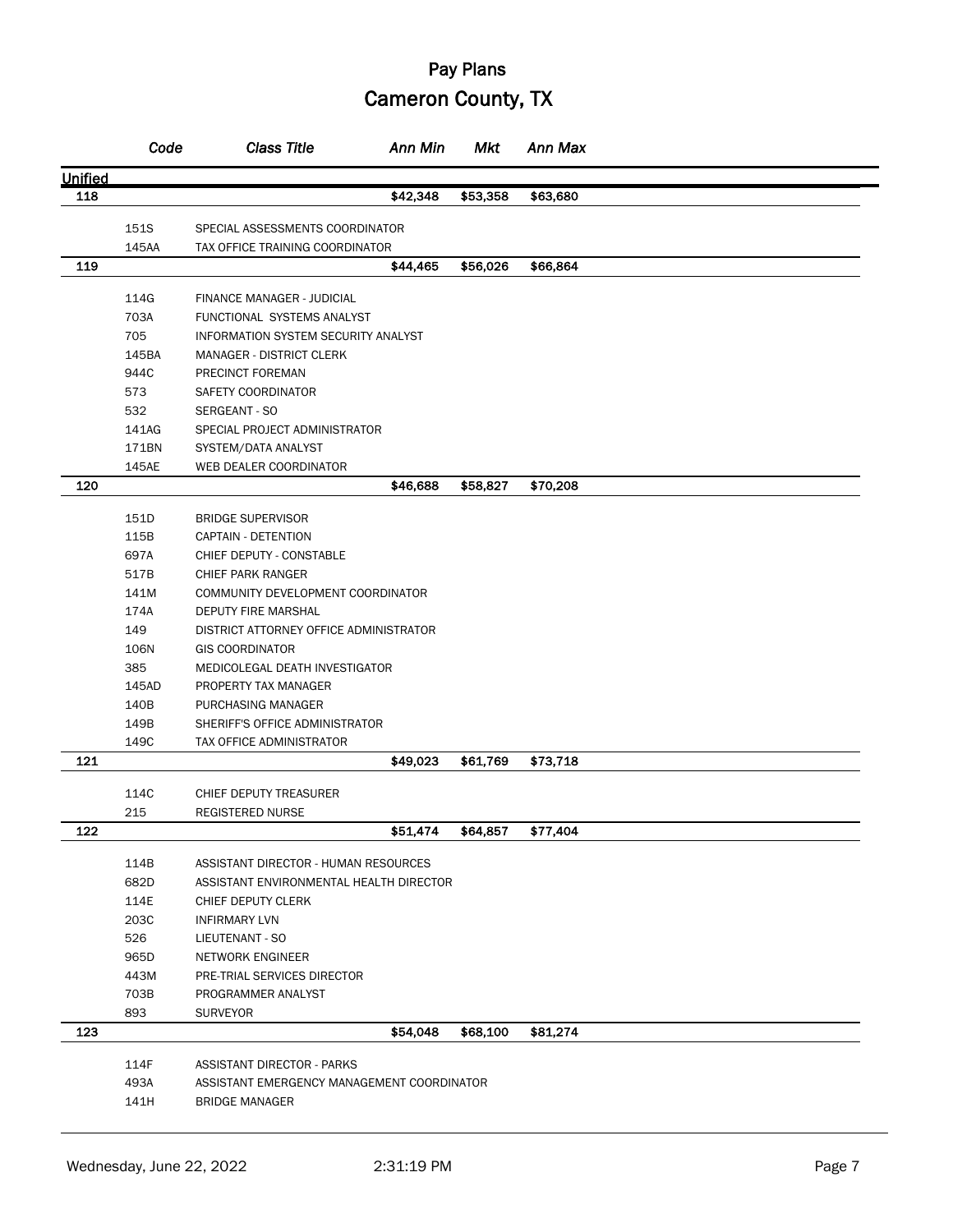|         | Code        | <b>Class Title</b>                                           | <b>Ann Min</b> | Mkt       | Ann Max   |  |
|---------|-------------|--------------------------------------------------------------|----------------|-----------|-----------|--|
| Unified |             |                                                              |                |           |           |  |
| 124     |             |                                                              | \$56,750       | \$71,505  | \$85,338  |  |
|         |             |                                                              |                |           |           |  |
|         | 911<br>874D | APPLICATIONS SUPERVISOR                                      |                |           |           |  |
|         |             | ASSISTANT TO THE COUNTY ENGINEER                             |                |           |           |  |
|         | 987         | <b>BUILDING OFFICIAL</b>                                     |                |           |           |  |
|         | 111D1       | CHIEF DEPUTY - TAX                                           |                |           |           |  |
|         | 224         | CLINICAL SERVICES PROGRAM DIRECTOR                           |                |           |           |  |
|         | 223         | DIRECTOR OF OPERATIONS - HEALTH                              |                |           |           |  |
|         | 874C        | ENGINEERING ASSISTANT                                        |                |           |           |  |
|         | 682E        | ENVIRONMENTAL HEALTH DIRECTOR                                |                |           |           |  |
|         | 225         | INDIGENT CARE PROGRAM DIRECTOR                               |                |           |           |  |
|         | 659         | MAJOR - DETENTION                                            |                |           |           |  |
|         | 175A        | PLANNER - DEVELOPMENT                                        |                |           |           |  |
|         | 175         | PLANNER - TRANSPORTATION                                     |                |           |           |  |
|         | 174B        | PROGRAM MANAGER                                              |                |           |           |  |
|         | 106Z        | PUBLIC RELATIONS OFFICER/ADMINISTRATIVE OUTREACH COORDINATOR |                |           |           |  |
|         | 106P        | <b>VETERAN'S SERVICE OFFICER</b>                             |                |           |           |  |
| 125     |             |                                                              | \$59,588       | \$75,080  | \$89,605  |  |
|         | 515A        | <b>CAPTAIN</b>                                               |                |           |           |  |
|         | 965A        | CHIEF INFORMATION SECURITY OFFICER                           |                |           |           |  |
|         | 180         | DIRECTOR OF MARKETING AND MANAGEMENT                         |                |           |           |  |
|         | 181A        | <b>ECOTOURISM DIRECTOR</b>                                   |                |           |           |  |
|         | 049A        | MAGISTRATE JUDGE                                             |                |           |           |  |
| 126     |             |                                                              | \$62,567       | \$78,834  | \$94,085  |  |
|         |             |                                                              |                |           |           |  |
|         | 2151        | <b>INFIRMARY RN</b>                                          |                |           |           |  |
|         | 965F        | INTERNAL AUDITOR - TAX OFFICE                                |                |           |           |  |
|         | 112B        | PLANNING COORDINATOR                                         |                |           |           |  |
| 127     |             |                                                              | \$65,695       | \$82,776  | \$98,789  |  |
|         | 106C        | CHIEF EMERGENCY OFFICER                                      |                |           |           |  |
|         | 650A        | COMMANDER/JAIL ADMINISTRATOR                                 |                |           |           |  |
|         | 106M        | PURCHASING AGENT                                             |                |           |           |  |
|         | 995         | ROAD ADMINISTRATOR                                           |                |           |           |  |
| 128     |             |                                                              | \$68,980       | \$86,915  | \$103,729 |  |
|         |             |                                                              |                |           |           |  |
|         | 114Z        | ASSISTANT HEALTH ADMINISTRATOR                               |                |           |           |  |
|         | 106B        | <b>BUILDING MAINTENANCE &amp; OPERATIONS DIRECTOR</b>        |                |           |           |  |
|         | 106E        | CHIEF TECHNOLOGY OFFICER                                     |                |           |           |  |
|         | 106H        | ELECTIONS ADMINISTRATOR                                      |                |           |           |  |
|         | 876         | NATURAL RESOURCES ENGINEER                                   |                |           |           |  |
| 129     |             |                                                              | \$72,429       | \$91,261  | \$108,915 |  |
|         |             |                                                              |                |           |           |  |
|         | 901B        | FACILITIES MANAGEMENT DIRECTOR                               |                |           |           |  |
| 130     |             |                                                              | \$76,051       | \$95,824  | \$114,361 |  |
|         | 141AM       | DIRECTOR OF HUMAN RESOURCES/CIVIL SERVICE                    |                |           |           |  |
|         | 106L        | DIRECTOR OF PLANNING AND DEVELOPMENT                         |                |           |           |  |
|         | 215B        | INFIRMARY ADMINISTRATOR                                      |                |           |           |  |
| 131     |             |                                                              | \$79,853       | \$100,615 | \$120,079 |  |
|         |             |                                                              |                |           |           |  |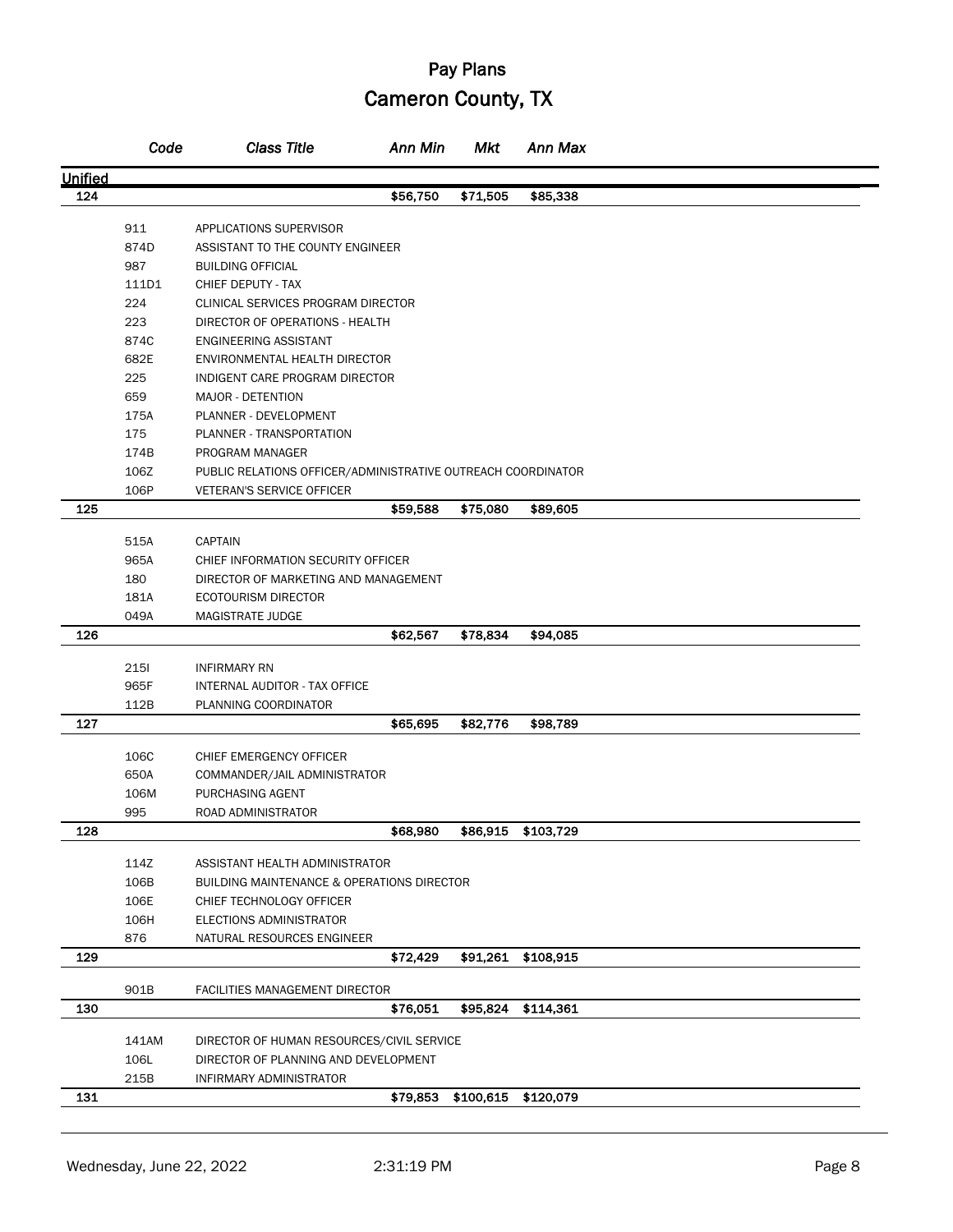|         | Code  | <b>Class Title</b>                         | Ann Min   | <b>Mkt</b>                    | Ann Max   |  |
|---------|-------|--------------------------------------------|-----------|-------------------------------|-----------|--|
| Unified |       |                                            |           |                               |           |  |
| 131     |       |                                            | \$79,853  | \$100,615                     | \$120,079 |  |
|         | 697   | CHIEF DEPUTY - SO                          |           |                               |           |  |
|         | 106EA | IT ADMINISTRATOR/CHIEF INFORMATION OFFICER |           |                               |           |  |
| 132     |       |                                            |           | \$83,846 \$105,646            | \$126,083 |  |
|         |       |                                            |           |                               |           |  |
|         | 204   | ADVANCED NURSE PRACTIONER                  |           |                               |           |  |
|         | 122AA | ASSISTANT ADMINISTRATOR                    |           |                               |           |  |
| 133     |       |                                            | \$88,038  | \$110,928                     | \$132,387 |  |
|         | 874A  | ASSISTANT COUNTY ENGINEER                  |           |                               |           |  |
|         | 049   | <b>ASSOCIATE JUDGE</b>                     |           |                               |           |  |
|         | 421A  | <b>CIVIL COUNSEL</b>                       |           |                               |           |  |
|         | 106R  | DIRECTOR OF PARKS AND RECREATION           |           |                               |           |  |
|         | 106J  | <b>HEALTH ADMINISTRATOR</b>                |           |                               |           |  |
| 134     |       |                                            |           | \$92,440 \$116,474 \$139,006  |           |  |
|         | 106A  | <b>BRIDGE DIRECTOR</b>                     |           |                               |           |  |
| 137     |       |                                            |           | \$107,011 \$134,833 \$160,917 |           |  |
|         |       |                                            |           |                               |           |  |
|         | 996   | <b>COUNTY ROAD ENGINEER</b>                |           |                               |           |  |
|         | 106T  | DEPUTY COUNTY ADMINISTRATOR                |           |                               |           |  |
| 141     |       |                                            |           | \$130,072 \$163,891 \$195,596 |           |  |
|         | 874   | <b>CHIEF ENGINEER</b>                      |           |                               |           |  |
| 142     |       |                                            |           | \$136,576 \$172,086           | \$205,375 |  |
|         | 386A  | <b>FORENSIC PATHOLOGIST</b>                |           |                               |           |  |
| 143     |       |                                            | \$143,405 | \$180,690                     | \$215,644 |  |
|         |       |                                            |           |                               |           |  |
|         | 411   | CHIEF CIVIL COUNSEL                        |           |                               |           |  |
| 145     |       |                                            | \$158,104 | \$199,210                     | \$237,748 |  |
|         | 106F  | <b>COUNTY ADMINISTRATOR</b>                |           |                               |           |  |

303 Active Proposed Classes in the Unified Pay Plan